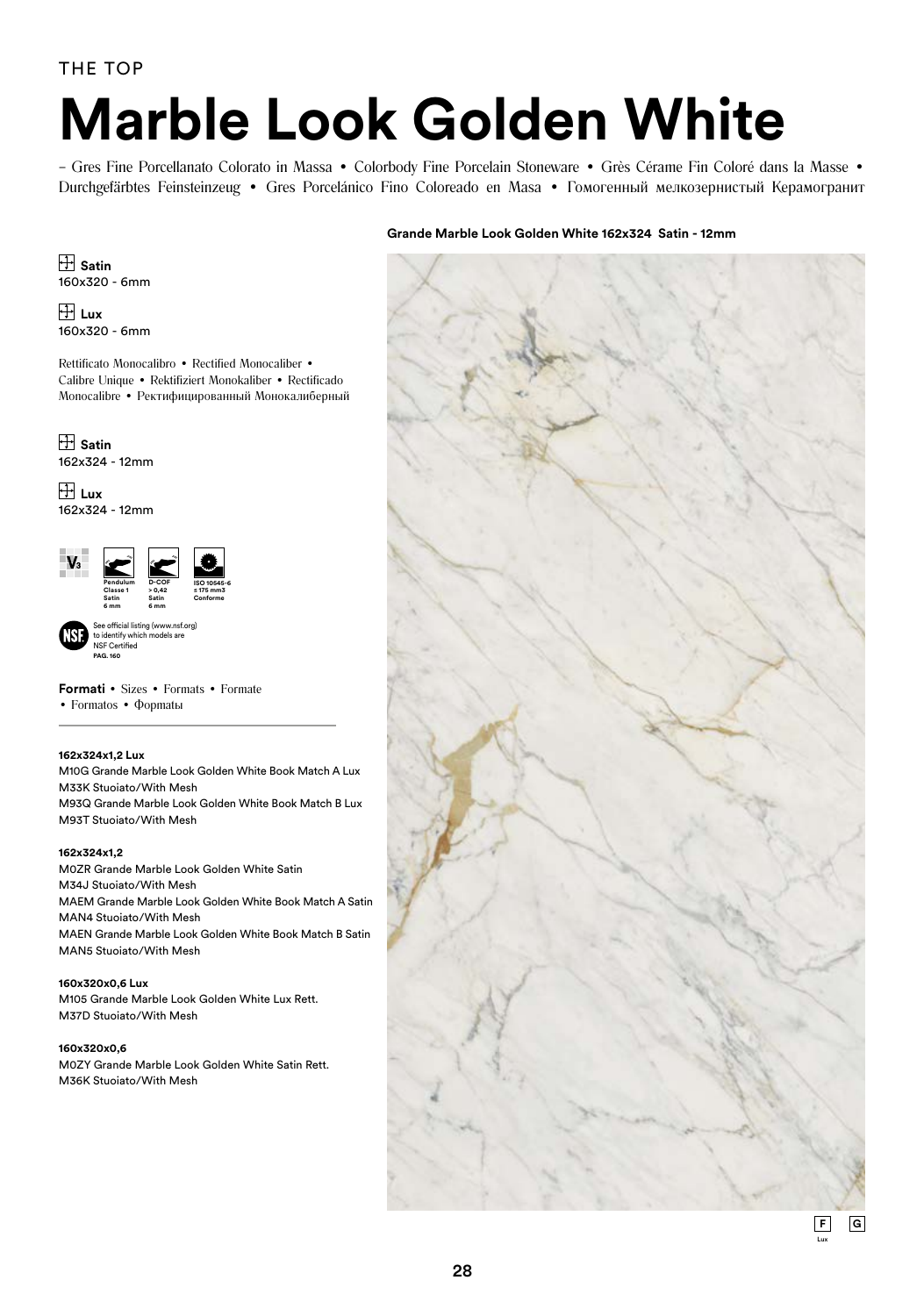## **Variations**

#### **Grande Marble Look Golden White Book Match 162x324 Satin/Lux - 12 mm**



Book Match A Book Match B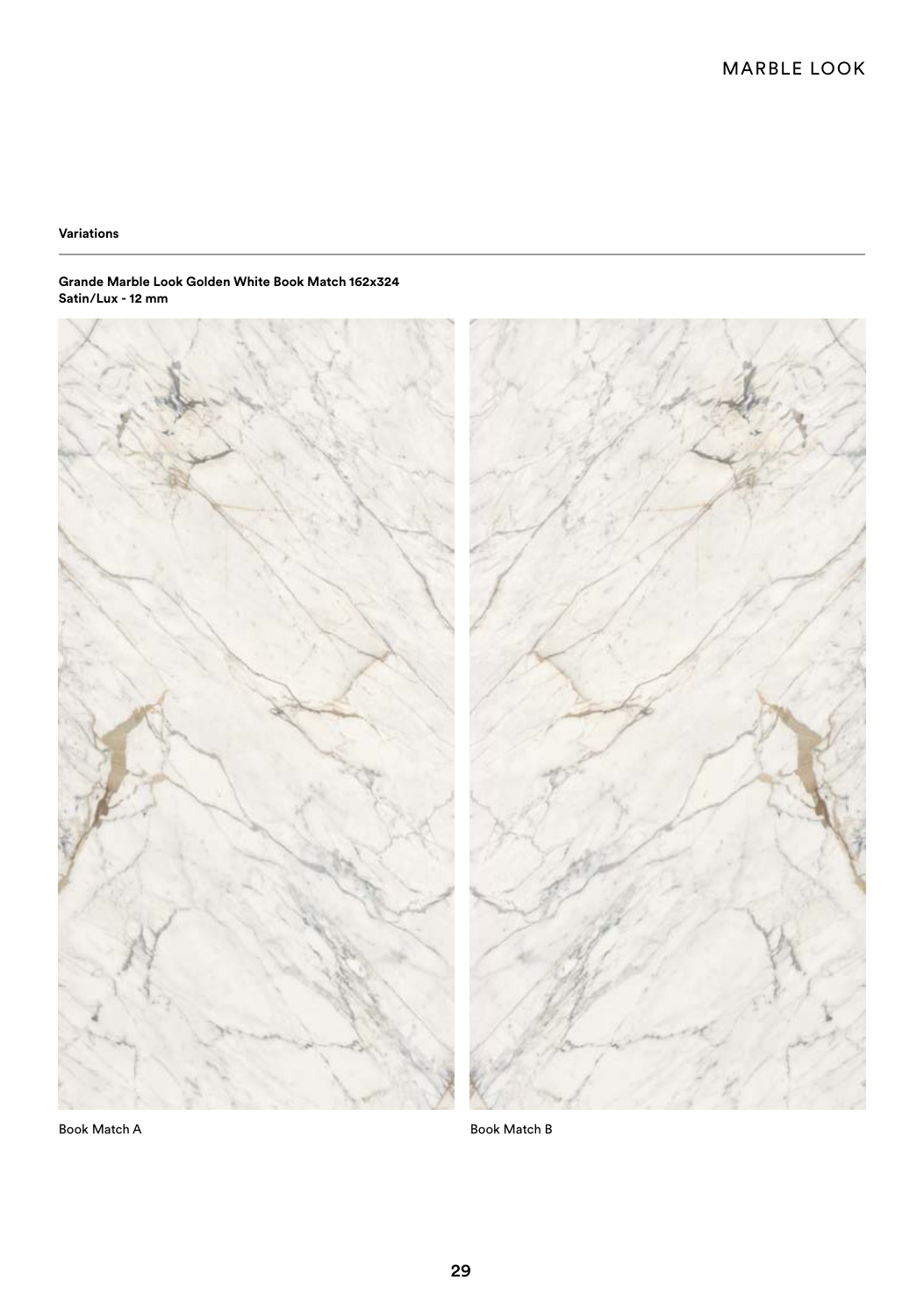THE TOP

## **Marble Look Golden White**

– Gres Fine Porcellanato Colorato in Massa • Colorbody Fine Porcelain Stoneware • Grès Cérame Fin Coloré dans la Masse • Durchgefärbtes Feinsteinzeug • Gres Porcelánico Fino Coloreado en Masa • Гомогенный мелкозернистый Керамогранит

## **Variations**

#### **Grande Marble Look Golden White Rett. 160x320 Satin/Lux - 6 mm**



Il codice prodotto è univoco e non permette la scelta delle singole facce • There is a single product code, with no selection of individual tiles surfaces possible • Le code produit est unique et ne permet pas de sélectionner des variantes individuelles • Bei der Artikelnummer handelt es sich um einen eindeutigen Code, der keine Auswahl der einzelnen Oberflächen zulässt • El código de producto es unívoco y no permite elegir las distintas caras • Код изделия является уникальным и не позволяет выбирать варианты эстетики